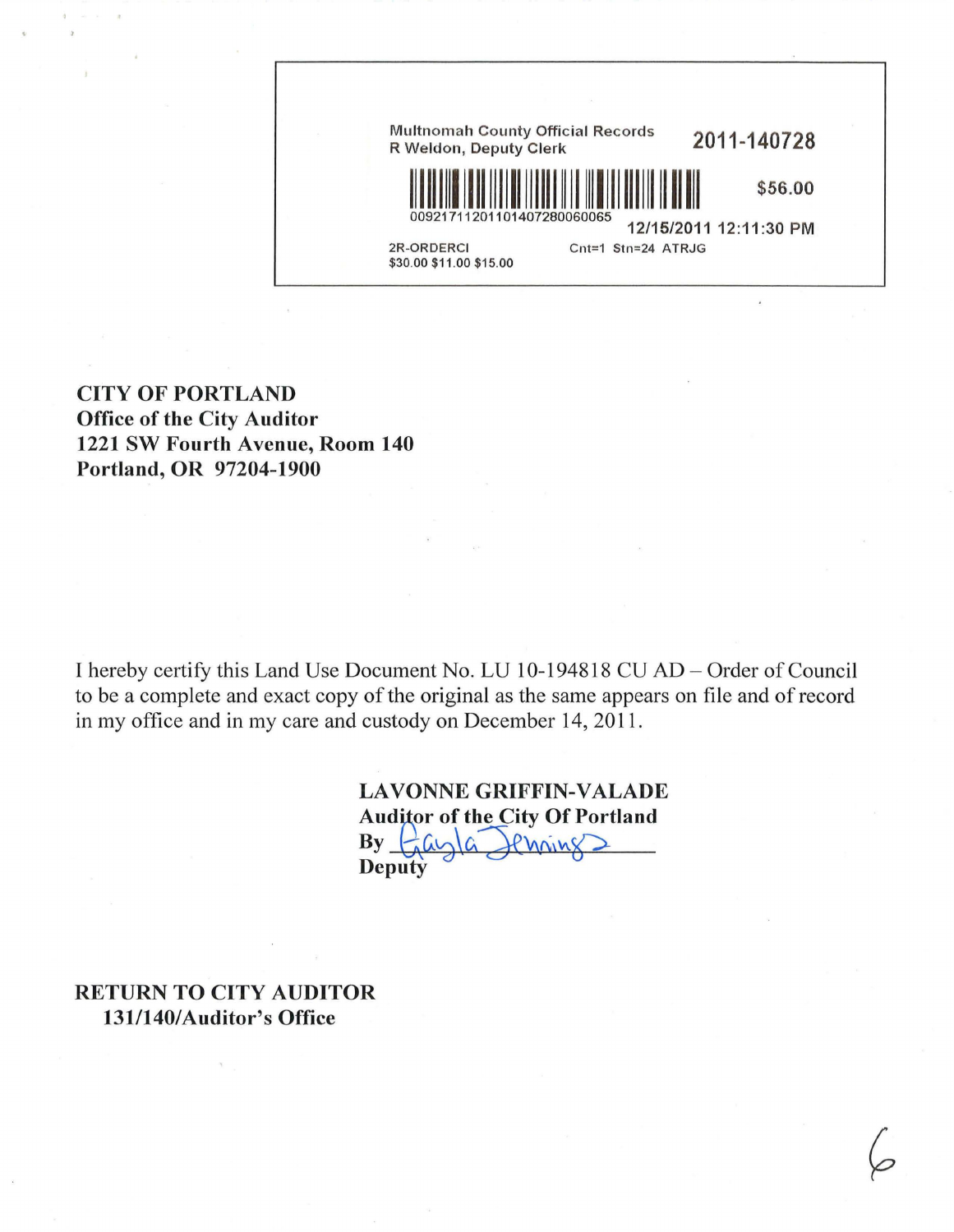## ORDER OF COUNCIL ON APPEAL OF

COTTON\VOOD CAPITAL PROPERTY MANAGEMENT LLC, FRANK FLECK AND GARY GOSSETT AGAINST HEARINGS OFFICER'S DECISION TO APPROVE WITH CONDITIONS THE APPLICATION OF RECOLOGY OREGON MATERIAL RECOVERY, INC. FOR A CONDITIONAL USE TO ESTABLISH A WASTE-RELATED USE THAT ACCEPTS AND PROCESSES FOOD WASTE THAT IS BLENDED WITH YARD DEBRIS, WITHIN A FULLY ENCLOSED BUILDING AT 6400 SE 101<sup>ST</sup> AVENUE (HEARING; LU 10-194818 CU AD)

| Applicant:                      | Dave Dutra<br>Recology Oregon Material Recovery, Inc.<br>4044 N Suttle Road<br>Portland, OR 97217                                                                                  |
|---------------------------------|------------------------------------------------------------------------------------------------------------------------------------------------------------------------------------|
|                                 | Recology Oregon Material Recovery, Inc.<br>50 California Street 24th Floor<br>San Francisco, CA 94111                                                                              |
| Applicant's<br>Representatives: | Michael Robinson, Attorney<br>Perkins Coie LLP<br>1120 NW Couch Street, 10th Floor<br>Portland, OR 97209-4128                                                                      |
|                                 | Steve Gramm, Engineering Consultant<br><b>PBS</b> Environmental<br>1310 Main Street<br>Vancouver, WA 98660                                                                         |
| Appellants:                     | Cottonwood Capital Property Management, LLC,<br><b>Frank Fleck and Gary Gossett</b><br>c/o Kell, Alterman & Runstein LLP<br>520 SW Yamhill Street, Suite 600<br>Portland, OR 97204 |
| Owner:                          | Kevin Loftus<br>Jameson Partners LLC<br>2495 NW Nicolai Street<br>Portland, OR 97210                                                                                               |
| <b>Site Address:</b>            | 6400 SE $101st$ Avenue                                                                                                                                                             |

Legal Description: BLOCK 4 INC PT VAC STS LOT 1-10 LAND & IMPS SEE R624825 (R022400261) MACH & EQUIP, AMBOY; BLOCK 11 TL 6500 SPLIT MAP R215713 (R551002240), MCKINLEY PK; BLOCK 11&12 TL 5100 SPLIT MAP R215712 (R551002230), MCKINLEY PK; TL 100 70.21 ACRES LAND & IMPS SEE R606684 (R992222591) MACH & EQUIP SPLIT MAP R336871 (R992222590), SECTION 21 lS 2E; TL 3200 I9.55 ACRES, SECTION 22 IS 2E; TL IOO 7.58 ACRES SPLIT MAP R336673(R9922I1480), SECTION 22 IS 2E, SECTION 21 JS 2E, TL400 6.21 ACRES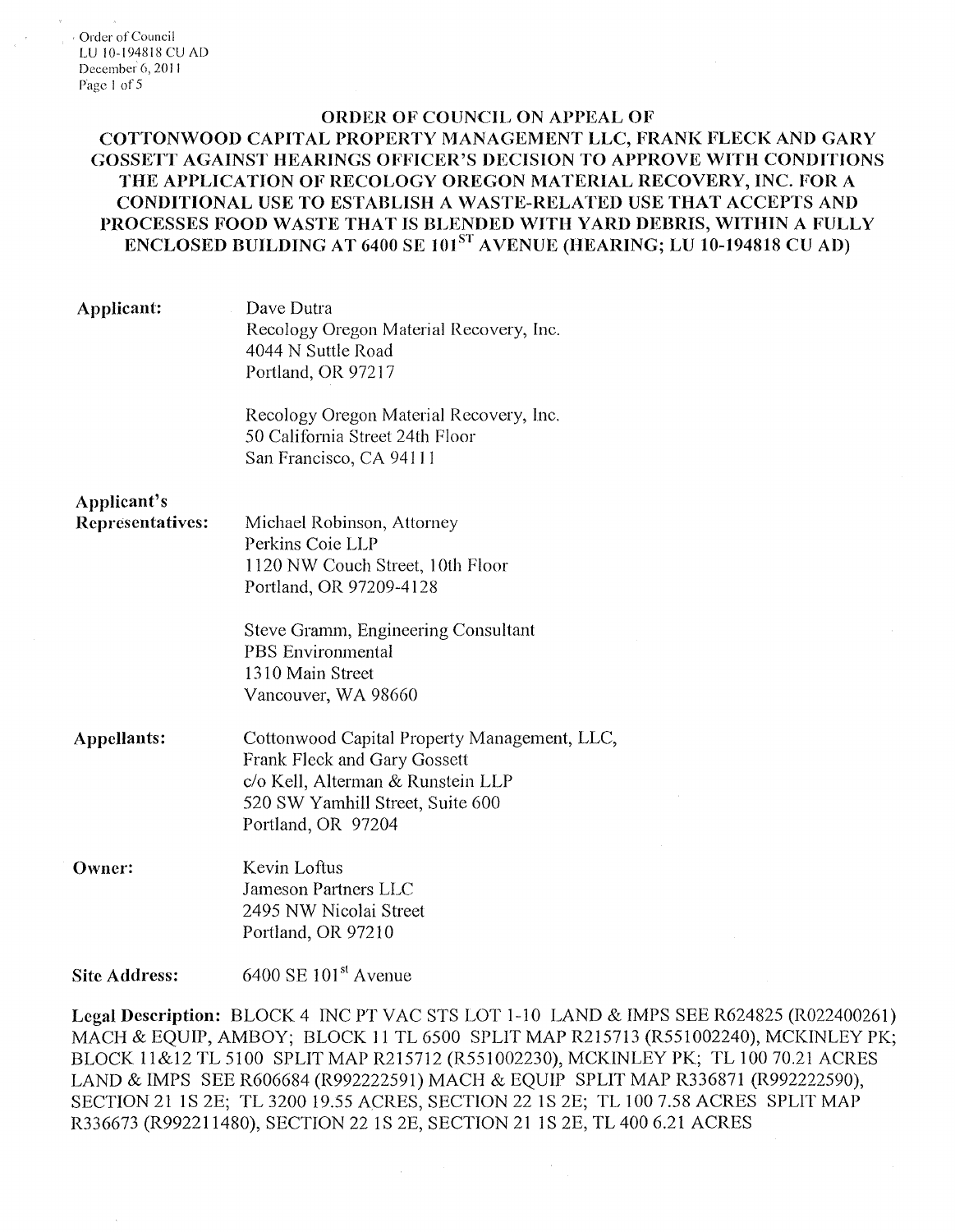| Order of Council<br>-LU-10-194818 CU AD-<br>December 6, 2011<br>Page 2 of 5 |                                                                                       |
|-----------------------------------------------------------------------------|---------------------------------------------------------------------------------------|
| <b>Plan District:</b>                                                       | Johnson Creek Basin                                                                   |
|                                                                             | <b>Land Use Review:</b> Type III, CU AD, Conditional Use Review and Adjustment Review |
| Procedure:                                                                  | Type III public hearing before the Hearings Officer, appealed to the City<br>Council. |

**Proposal:** Recology proposes to accept mixed residential yard debris/food waste at a 6.2 acres lease area (the "Subject Property") within an approximately 100 acres site (the "Site") for recycling. Currently landscape materials and wood debris, as well as building materials and other dry, non-perishable materials, arc accepted at the Subject Property for recycling. The mixed yard debris/food waste will be delivered to the Subject Property via garbage collection trucks; approximately 35 total garbage trucks per day in and out of the Subject Property. Landscape material and other dry non-perishable materials will continue to be accepted from private self-haulers and the general public.

The mixed yard debris/food waste material, from residential sources, will be unloaded inside the existing large industrial building. Inside the building, the material will be sorted and mixed with additional yard and other wood waste materials that are accepted at the Subject Property. The cornpostable material will be loaded onto semi-trucks for shipment to an off-site composting facility. The mixed residential yard debris/food waste will be stored inside the building for no more than a 48-hour period before it is hauled to another site.

Recology intends to install a biofilter aeration system to control odors inside the building. Also inside the building, Recology proposes to install a drain system to collect and contain liquids (leachate) from the food waste materials. The leachate will be transported off-site. The facility will also include a 3,000 square foot exterior area for retail sales of exterior landscape-type materials such as compost, soil, mulch and gravel. The facility will accept food waste deliveries only between the hours of 7 a.m. to 5 p.m., Monday through Friday, and 8 a.m. to 5 p.m. on Saturday.. No new exterior improvements or alterations are proposed at the Subject Property.

A Type Ill Conditional Use Review is required because food waste recycling is classified as a Waste-Related use. An Adjustment Review is needed to vary from an applicable development standard. Specifically, an adjustment is requested to waive the requirement that vehicle access to the Site and Subject Property be provided from a designated Major City Traffic Street. Access to the facility is from SE Foster onto a private street, vacated SE 100th Avenue.

The appeal hearing before the City Council was opened in the Council Chambers, 1221 SW 4<sup>th</sup> Avenue on July 13, 2011 at approximately 3: 15 p.m. At the conclusion of the public hearing and after hearing public testimony, Council continued the hearing to August 31, 2011 at 2:00 p.m. On August 31, 2011 at approximately 2:00 p.m. Council convened to reschedule the hearing to September 8, 2011 at 2:00 p.m. On September 8, 2011 at approximately 2:00 p.m., Council convened to continue the hearing to October 5, 2011 at 2:00 p.m. On October 5, 2011 at approximately 2:00 p.m., Council convened for deliberation and voted 4- 1 to tentatively deny the appeal of Cottonwood Capital Property Management LLC, Frank Fleck and Gary Gossett and uphold the Hearings Officer's decision with conditions, including additional modifications of approval. Council directed findings be prepared for November 2, 2011 at 11 :00 a.m. On November 2, 2011 at approximately **11** :00 a.m., Council convened to reschedule the hearing to November 16, 2011 at 10:00 a.m. On November 16, 2011 at approximately 10:00 a.m. Council convened to reschedule the hearing to November 30, 2011 at 10:45 a.m. On November 30, 2011 at approximately 10:45 a.m. Council voted 4-1 to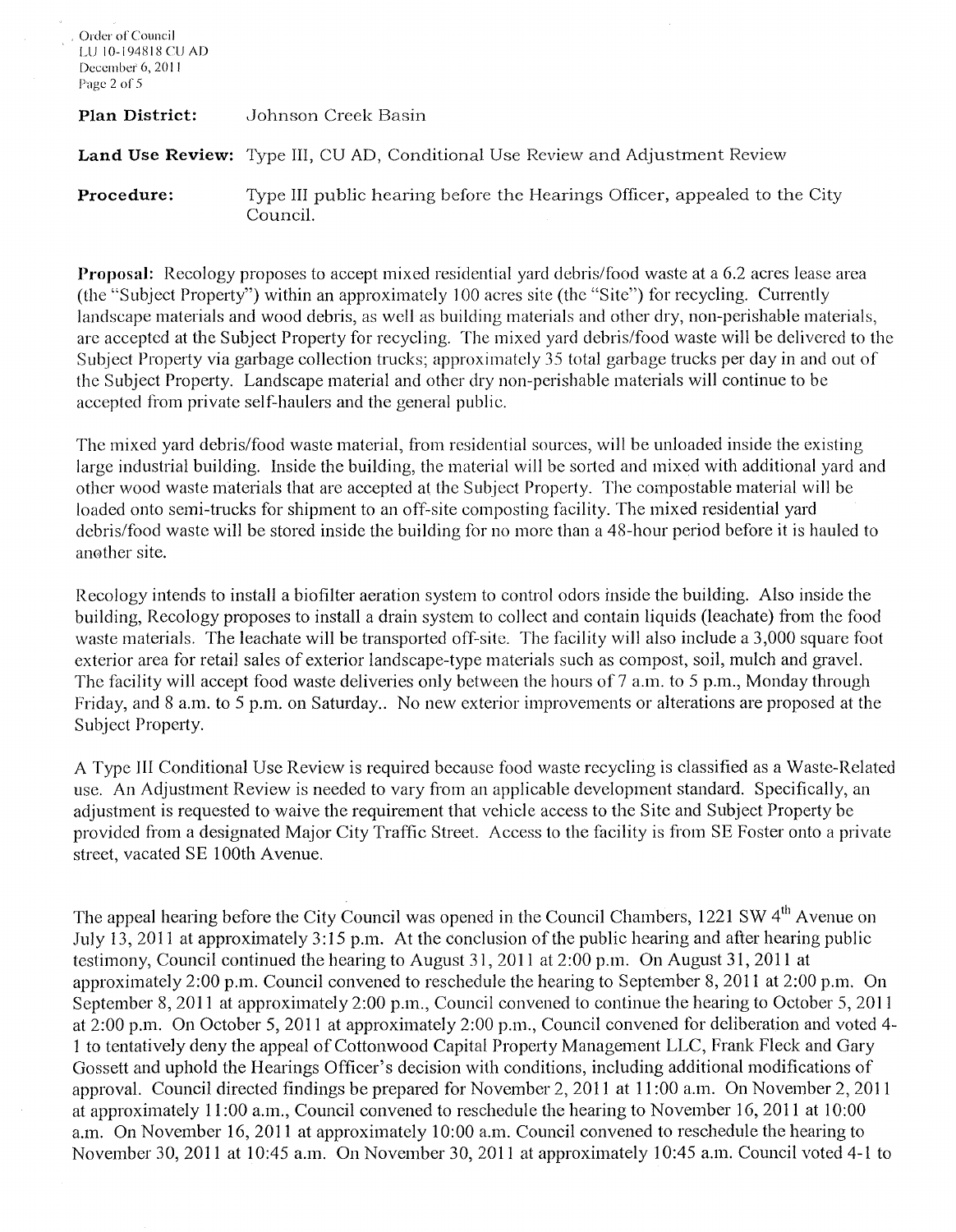Order of Council LU I0-!94818CUAD December 6, 2011 Page 3 of  $5$ 

deny the appeal of Cottonwood Capital Property Management LLC, Frank Ficek and Gary Gossett and uphold the Hearings Officer's decision with conditions, including additional modifications of approval and adopted findings and conclusions.

## DECISION

Based on evidence in the record and adoption of the Council's Findings and Decision in Case File LU 10- 194818 CU AD and by this reference made a part of this Order, it is the decision of the City Council to deny the appeal of Cottonwood Capital Property Management LLC, Frank Fleck and Gary Gossett. With this decision, the City Council affirms the Hearings Officer's decision approving the application of Rccology Oregon Material Recovery, Inc. for a conditional use with adjustments and modifies the Hearings Officer's Conditions specifically, the Council:

Approves a Conditional Use to establish a Waste-Related use that accepts and processes food waste that is blended with yard debris, within a fully-enclosed building, as described in Exhibits A. I through A.6, and

Approves an Adjustment to waive the Waste-Related location and access requirements (Section 33.254.030) to allow access onto the facility from a private driveway (vacated SE  $100<sup>th</sup>$  A venue), subject to the following conditions:

- A. As part of the building permit application submittal, the following development-related conditions (B through D) must be noted on each of the 4 required site plans or included as a sheet in the numbered set of plans. The sheet on which this information appears must be labeled "ZONING COMPLIANCE PAGE - Case File LU 10-194818 CU AD." All requirements must be graphically represented on the required plans and must be labeled "REQUIRED."
- B. Two signs, which identify the food waste recycling operation, must be installed on entrance gates to the facility. The signs must include 24-hour emergency contact information.
- C. An aeration and biofilter system must be installed to negate food waste odors.
- D. An internal drain and containment system must be installed to collect the liquid waste (leachate) inside the food waste processing building. The leachate must be taken to an off-site location for disposal.
- E. Prior to obtaining occupancy approval from the Bureau of Development Services, Recology must revise the Nuisance Mitigation Plan *(identified as Exhibit H in the Recology July 27, 2011 submittal to Council)* to address the control of flies and yellow jackets and submit the revised plan to the Bureau of Development Services.
- F. Prior to obtaining occupancy approval from the Bureau of Development Services, Recology must meet in good faith with the Lents Neighborhood Association for the purpose of reaching agreement on a Good Neighbor Agreement. "Good faith" shall include at a minimum scheduling and being available to meet with the Association for a minimum of 3 dates before opening of the facility, within a 3-month time period from the effective date of this decision. Facilitation shall be provided through the Office of Neighborhood Involvement or a facilitator acceptable to both parties provided by Recology. A report with a list of persons who attended the meetings, comments from both sides and any participant or observer wishing to comment on the process and outcome, and documentation of any Agreement shall be submitted to the Bureau of Development Services, the Office of Neighborhood Involvement, and City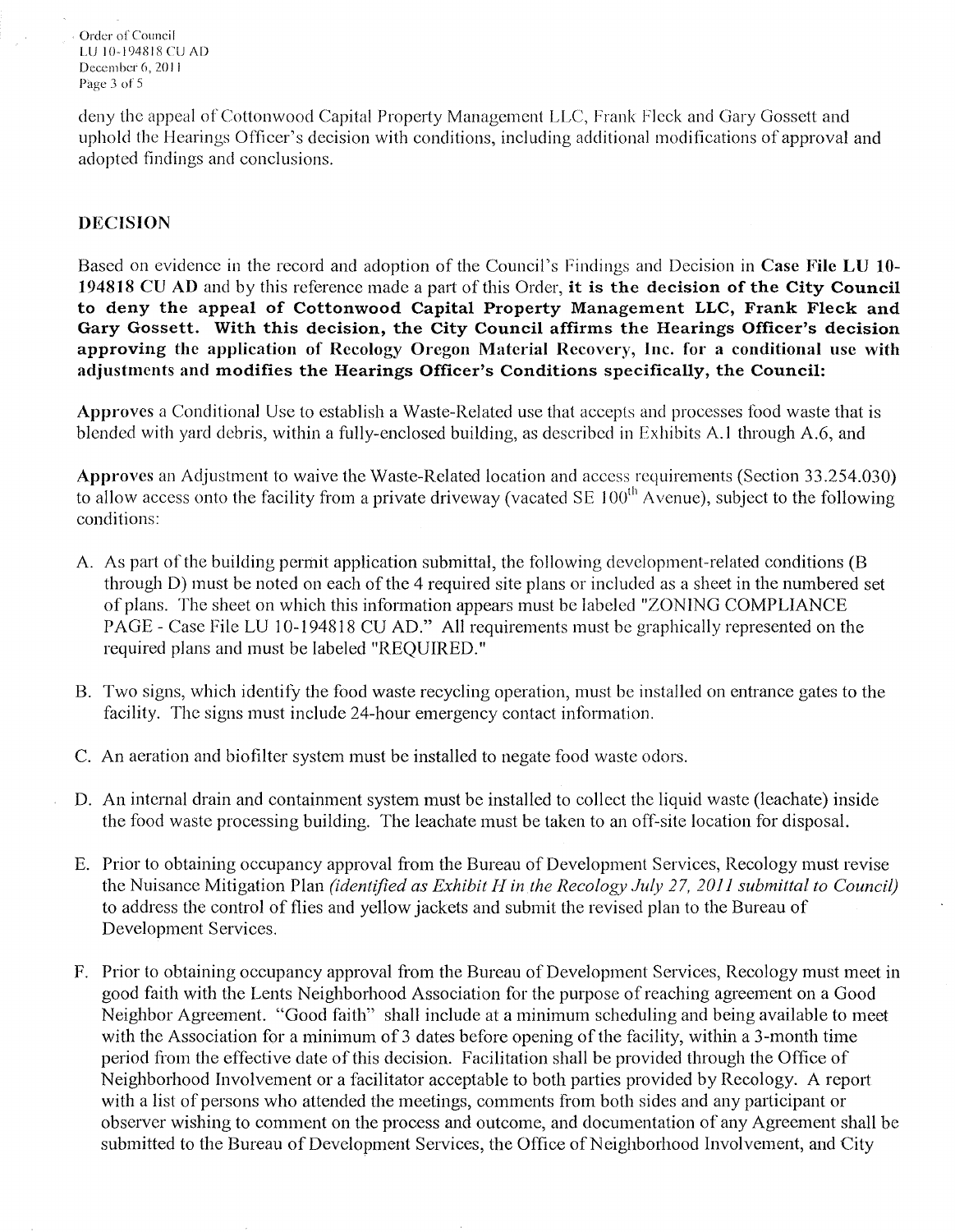Order of Council LU 10-194818 CU AD December 6, 2011 Pàge 4 of 5

> Council offices prior to commencing use of the building for food waste processing. The Good Neighbor Agreement discussions could include potential mitigation for possible impacts on neighborhood livability.

- G. The Recology (or any successor in interest) facility may only be used to process Residential Source food wastes. No Commercial Source food waste is permitted.
- H. Organics containing food waste shall be removed from the Subject Property and Site within forty-eight (48) hours of delivery to the Subject Property.
- l. Recology (or any successor in interest) will accept food waste deliveries/deposits only between the hours of 7 am to 5 pm Monday through Friday and 8 am to 5 pm on Saturdays.
- J. Recology (or any successor in interest) will limit the number of garbage hauler trucks delivering food waste to the facility, to a maximum of 35 round trips per day.
- K. Rccology (or any successor in interest) will limit the number of truck trips to and from the site per day, for the purpose of removing food waste from the site to 10 trips (or 5 round trips) per day. Recology (or any successor in interest) will transport the blended food waste from the site only between the hours of 7 am to 6 pm, Monday through Friday and 8 am to 6 pm on Saturdays.
- L. All public information, including Internet and marketing information, must include a directional map that identifies the Recology facility within the larger 100-acrc industrial site and identifies the site's entrance at SE 101<sup>st</sup> and SE Foster Boulevard.
- M. Recology (or any successor in interest) trucks and any associated businesses, including commercial haulers, must be instructed to use only the SE Foster and SE 101<sup>st</sup> Avenue access; access to/from the Subject Property via SE Knapp shall not be pennitted (excepting for emergency response vehicles).
- N. Recology (or any successor in interest) must document all nuisance complaints that arc received, including but not limited to: litter, noise, odors, dust, traffic and vectors. For every nuisance complaint received, the facility will record, in a complaint log, the following information:
	- The nature of the complaint; and
	- The date and time the complaint was received; and
	- The name, address and telephone number (if provided) of the person or persons making the complaint; and
	- The Recology (or any successor in interest) employee who received the complaint; and
	- Any actions taken by Recology (or any successor in interest) employee(s) to resolve the complaint.

A record of all complaints and action taken must be maintained at the facility for a minimum of one (1) year. Annually, and upon request, a copy of the complaint log must be delivered by mail to the Lents Neighborhood Association Chairperson (per Office of Neighborhood Involvement website information), the East Portland Neighborhood Office and to the BDS Code Compliance Division. Rccology (or any successor in interest) will provide Department of Environmental Quality Solid Waste representatives, Metro Solid Waste representatives, and the Bureau of Development Services access to review the complaint log and other required logs, records and reports.